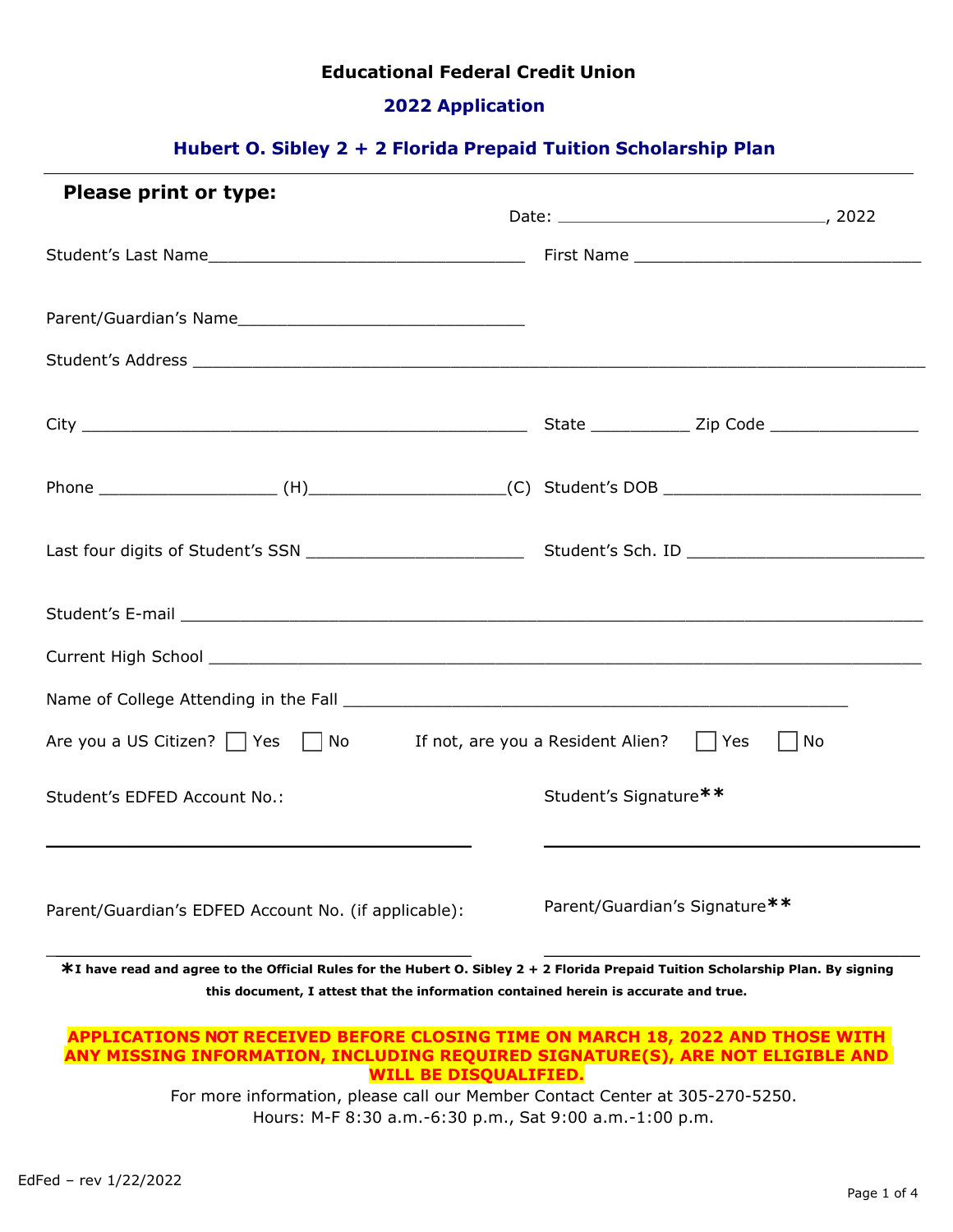## **Educational Federal Credit Union**

## **Hubert O. Sibley 2 + 2 Florida Prepaid Tuition Scholarship Plan**

## **OFFICIAL RULES**

**Fifteen (15) Hubert O. Sibley 2 + 2 Florida Prepaid Tuition Scholarship Plans will be awarded. Each scholarship will consist of a four-year Florida Prepaid College Tuition Plan for utilization starting in the 2022 fall semester. The Florida Prepaid College Tuition Plan provided to the recipients will cover basic tuition at Florida universities and colleges charging the standard state tuition. Students attending universities and colleges that charge a higher than standard tuition will need to pay the tuition portion not covered by the plan provided to them by the Credit Union. The recipients' names will be randomly drawn from a pool of qualified applicants.**

**Administrator:** This program is administered by Educational Federal Credit Union (EDFED), 7800 SW 117 Ave., Miami, FL 33183.

**Source of Funds:** Scholarship awards are funded by Educational Federal Credit Union, 7800 SW 117 Ave., Miami, FL 33183.

#### **TO APPLY:**

Members may apply only by submitting a signed and completed EDFED Hubert O. Sibley  $2 + 2$  Florida Prepaid Tuition Scholarship Plan Application. Incomplete or unsigned applications or applications containing inaccurate information cannot be considered.

Applications will be accepted from Friday, February 4, 2022, to closing time on Friday, March 18, 2022 and the scholarships will be awarded in early May.

Applicants can submit their completed and signed application via regular mail to: **Educational Federal Credit Union, Attn: Scholarship Desk, 7780 SW 117 Ave, Suite 118, Miami, FL 33183.**

Hand delivered applications may be submitted at any of our branches prior to closing on Friday, March 18, 2022. For our branch hours and locations, visit [www.EdFed.org/branches.](http://www.sfefcu.org/branches)

All applications must be received or postmarked on or before Friday, March 18, 2022.

### **ELIGIBILITY:**

Applicant must be a resident of the State of Florida for at least 12 consecutive months prior to the application deadline. Applicant must be a high school senior graduating by the end of the current school year and planning to attend an accredited college, university or post-secondary institution of higher learning for the coming school year. The high school must be located in Florida and accredited with the State of Florida/SACS. Applicant must be a US citizen, a resident alien, or the child of a resident alien per Florida Prepaid College Foundation Scholarship requirements.

Applicant or their parent/legal guardian must have been a primary member of EDFED with an active (non-dormant) account opened on or before April 1, 2021. A dormant account is an account that has been inactive for more than 11 months. Dormant accounts must be reactivated by completing a transaction (deposit, withdrawal or transfer) or by calling the Member Contact Center at 305-270-5250. Dormant accounts must be brought to active status prior to the deadline, March 18, 2022, to be considered eligible. Application must be signed by the primary member that meets these membership eligibility requirements.

Applicant must have opened their own EDFED account (as a primary member), and the account must be active by March 18, 2022.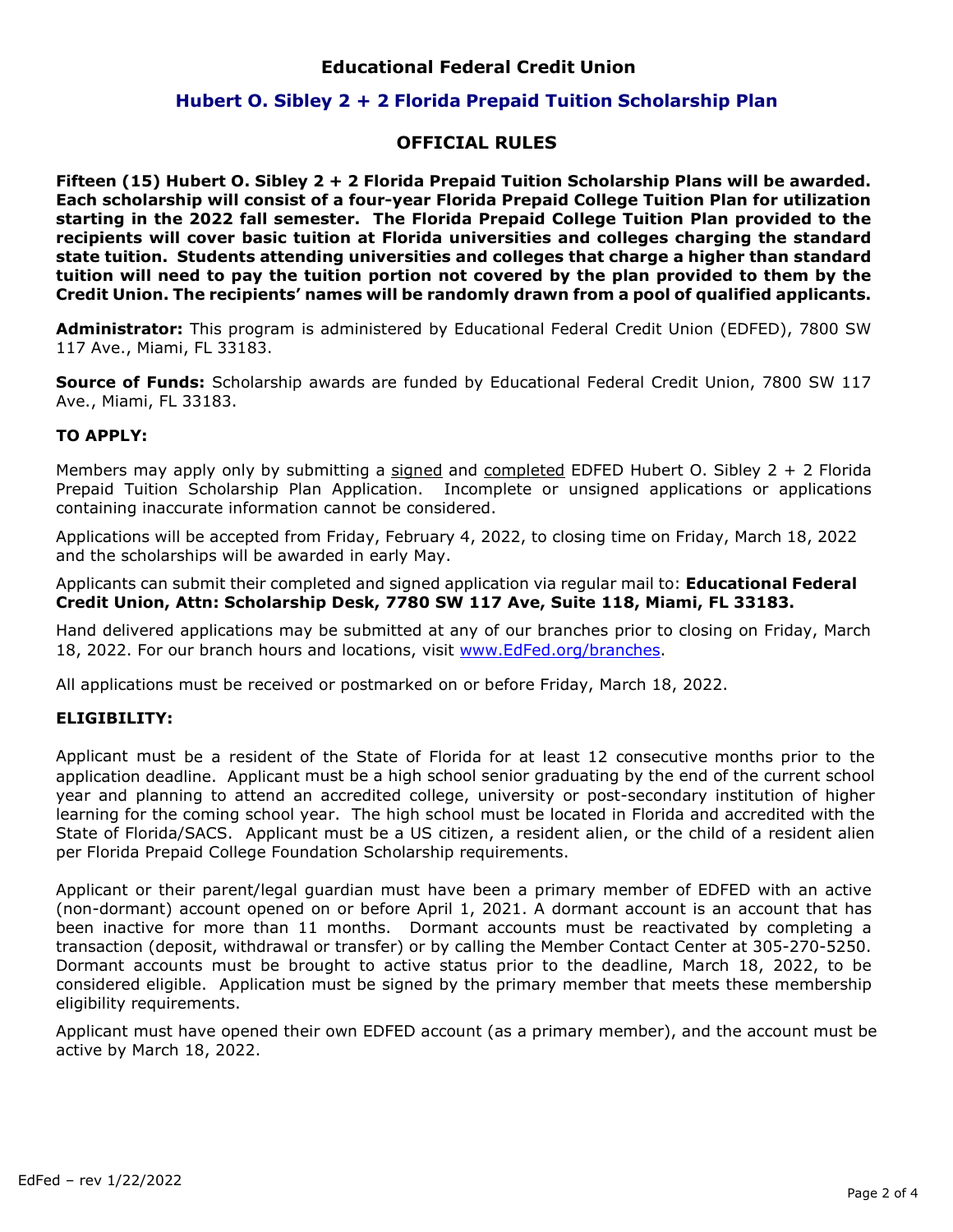Applicant must submit the following required documents with the completed application:

- **1.** Copy of the applicant's official birth certificate. Birth cards are not acceptable. If the student has a legal guardian, an official letter or order of guardianship is required.
- **2.** Current OFFICIAL form from the applicant's high school confirming that the applicant is presently attending and meeting graduation requirements, and will graduate with a standard diploma by the end of the current school year. The OFFICIAL Form or Confirmation must be on school letterhead and signed or stamped by the school's Registrar, CAP Advisor or Guidance Counselor; otherwise, it will not be accepted. The high school must be located in Florida and accredited with the State of Florida/SACS. Home schooled students are to provide a copy of the State of Florida high school diploma for the current school year, since they abide by different regulations than public and private school students.

\*A form/template is available for download at [www.EdFed.org/undergraduatescholarship.](https://www.sfefcu.org/undergraduatescholarship)

The Scholarship Committee will ensure that applications selected as potential recipients are reviewed for eligibility requirements.

## **APPLICATIONS NOT RECEIVED BEFORE CLOSING TIME ON MARCH 18, 2022 AND THOSE WITH ANY MISSING INFORMATION, INCLUDING REQUIRED SIGNATURE(S), ARE NOT ELIGIBLE AND WILL BE DISQUALIFIED.**

#### **RANDOM DRAWING:**

Students submitting completed applications in compliance with the requirements will be assigned numbers internally for the purposes of the drawing. The recipients will be selected from among all eligible applications via a random drawing. The drawing will be conducted at the Educational Federal Credit Union office located at: 7800 SW 117th Ave, Miami, FL 33183. The Administrator, whose decisions are final and bonding in all matters, will conduct the drawing. Odds of being a recipient depend on the number of eligible applications received. The potential recipients will be contacted via telephone, email, and/or mail. If the potential recipient fails to complete all required procedures, or if a potential recipient is not in compliance with these Official Rules, then such a person shall be disqualified and an alternate recipient may be selected. Credit Union Officials and an independent audit firm will supervise the selection process.

### **NOTIFICATION:**

Selected recipients of the Hubert O. Sibley 2 + 2 Florida Prepaid Tuition Scholarship Plan will be notified by telephone, email, and/or mail and will be expected to attend the 2022 Scholarship Virtual Ceremony on Thursday, May 26, 2022.

The names of the recipients will be posted online at www.EdFed.org/undergraduatescholarship, by close of business on May 13, 2022. Notification will only be provided to scholarship recipients. Non-selected applicants will not be notified.

#### **SCHOLARSHIP RECIPIENT:**

Recipient will be required to provide Proof of Florida Residency (residency required for the past 12 consecutive months) and proof of U.S. Citizenship, resident alien, or the child of a resident alien prior to scholarship assignment per Florida Prepaid College Foundation Scholarship requirements.

Recipients may use the Florida Prepaid Tuition Plan at any of Florida's 12 public universities or 28 public community colleges. Tuition includes State Fees (Matriculation, Student Financial Aid and Capital Improvement). Local, Other and Deferential Fees are the responsibility of the student or the student's parent or legal guardian.

Scholarships awarded to students that fail to meet the eligibility requirements as specified, will be